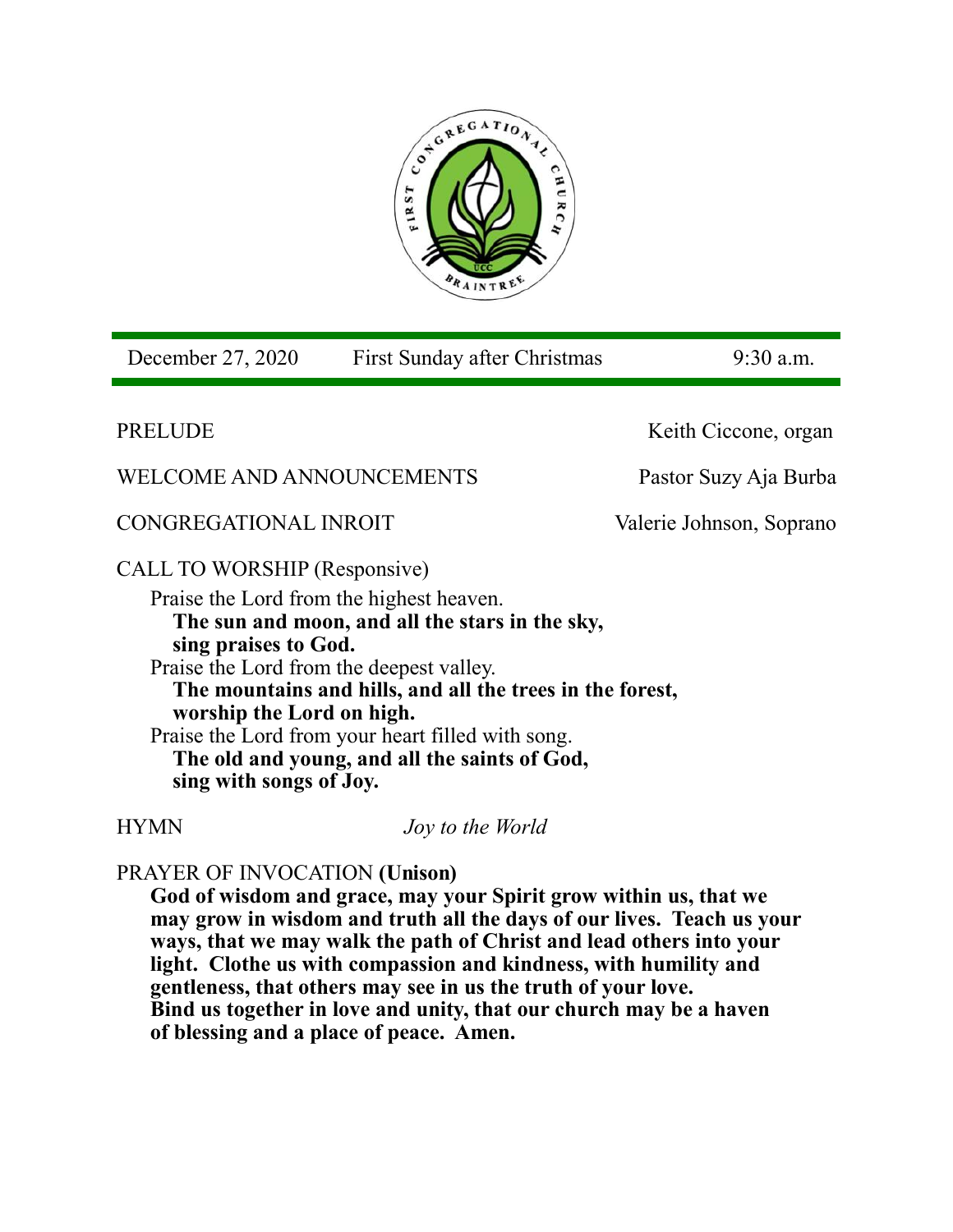#### GLORIA PATRI

*Glory be to the Father, and to the Son, and to the Holy Ghost. As it was in the beginning, is now and ever shall be. World without end. Amen. Amen.* 

SCRIPTURE READING Isaiah 40:27-31

SERMON "New and Improved" Pastor Suzy Aja Burba

MUSIC RESPONSE

PASTORAL PRAYER

HYMN

## OFFERING DEDICATION

#### \*DOXOLOGY

*Praise God, from whom all blessings flow. Praise Him, all creatures, here, below. Praise Him, above, ye heav'nly hosts. Praise Father, Son and Holy Ghost. Amen.*

# **\*PRAYER OF DEDICATION**

**Gracious God, thank you for the gifts of Christmas that bless us throughout the year. As we offer you these gifts in gratitude and praise, we dedicate our labor, our industry, and our very lives to the building of your kingdom. May our gifts go forth to a world in need, as signs of your redemption and your hope. Through Christ, we pray. Amen.**

\*HYMN

**BENEDICTION** 

POSTLUDE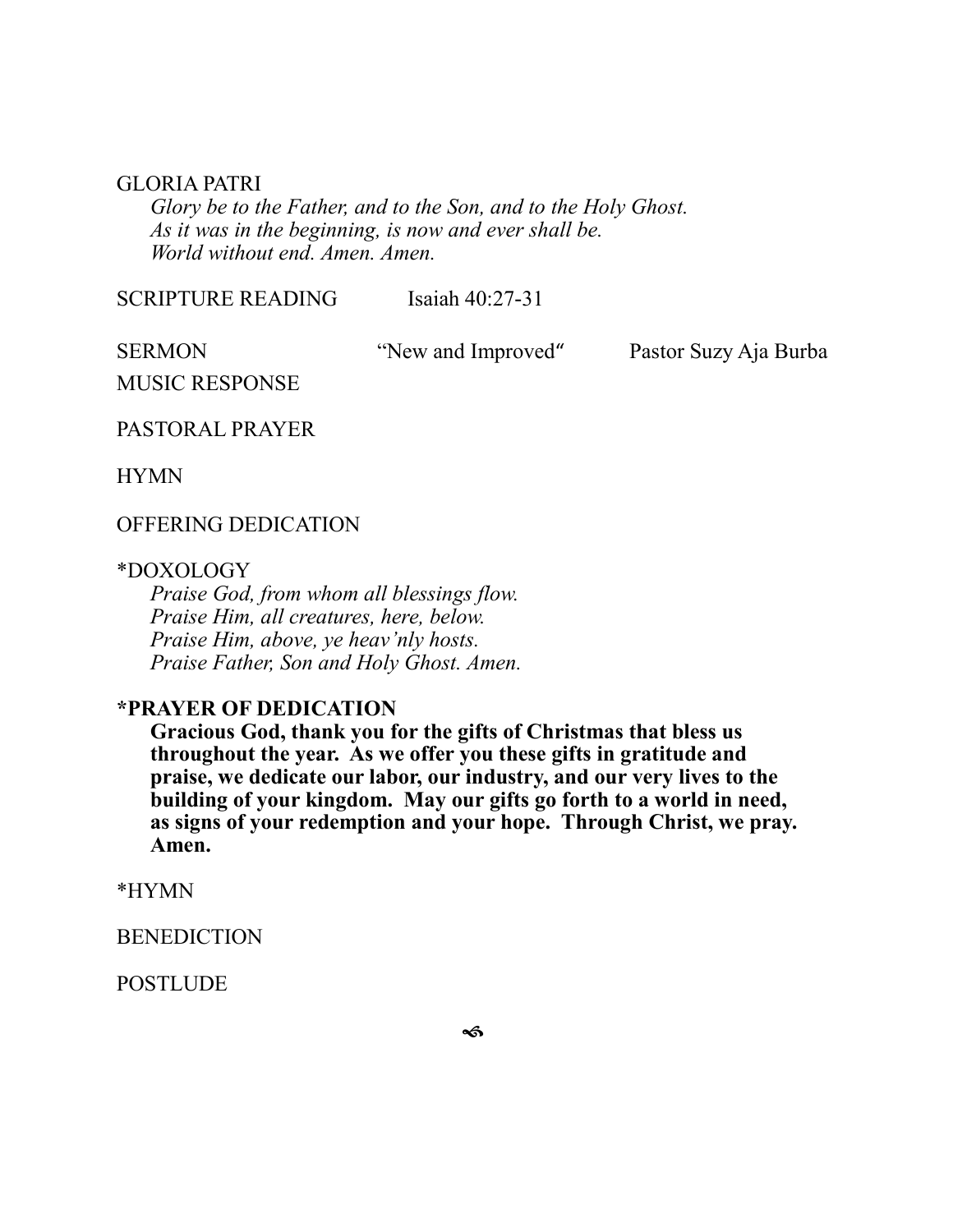### **First Church Braintree Announcements**

**Upcoming Meetings (all on Zoom)**

**PRUDENTIAL—Tuesday, January 5 at 7:00pm Worship Ministry—**Tuesday, January 12 at 7:00pm **Leadership—**Tuesday, January 19 at 7:00pm

**ZOOM COFFEE HOUR** Join us today (12/27) at 11:00 am for a zoom fellowship hour. Join Zoom Meeting [https://us02web.zoom.us/j/86460620110?](https://us02web.zoom.us/j/86460620110?pwd=eWwyUW5VektYQ2FZbWowUmtsRGMyQT09) [pwd=eWwyUW5VektYQ2FZbWowUmtsRGMyQT09](https://us02web.zoom.us/j/86460620110?pwd=eWwyUW5VektYQ2FZbWowUmtsRGMyQT09)<br>Meeting ID: 864 6062 0110 Passcode: FCC1707 Meeting ID: 864 6062 0110

## **Youth Group**

This Sunday, the First Church Youth Groups will meet on zoom at 1:00pm Contact Pastor Suzy for more info [suzy@firstchurchbraintree.com](mailto:suzy@firstchurchbraintree.com)

## **Pastor Suzy's Ordination**

On Sunday, January 3, 2021 at 3:00 pm Pastor Suzy Aja Burba will be ordained at Hingham Congregational Church. You are welcome to participate over zoom.

#### *Dear Church,*

*As most of you already know, my ordination is coming up on January 3rd at 3pm. It is with great joy that I enter into this next phase of my ministry with our church which I have come to love so dearly. As with most gatherings in this age of pandemic, the ordination service will be held over Zoom. You are all invited to join me for this joyful occasion from the comfort of your homes. One of the most moving parts of a typical ordination service is the laying on of hands in which every person in attendance participates. Naturally, this cannot take place in its usual format. As an alternative, I am inviting all of you to participate in a unique, creative way. This involves tracing the outline of your hand on a colored piece of paper and dropping it off at, or mailing it to, the church. If you do not have colored paper, there is some available at the church office for you to stop by and trace your hand. Please write your name on the palm of the hand. All the paper hands will then be cut out and strung together to use in the ordination service. If you have any questions, do not hesitate to contact me.*

*Love and blessings to you,*

*Pastor Suzy*

## **Stewardship Pledge Boxes for Members**

Many boxes of pledge envelopes have been delivered or picked up already. If you have not received yours by Monday, December 28th then please call the office to make arrangements for pickup or mail.